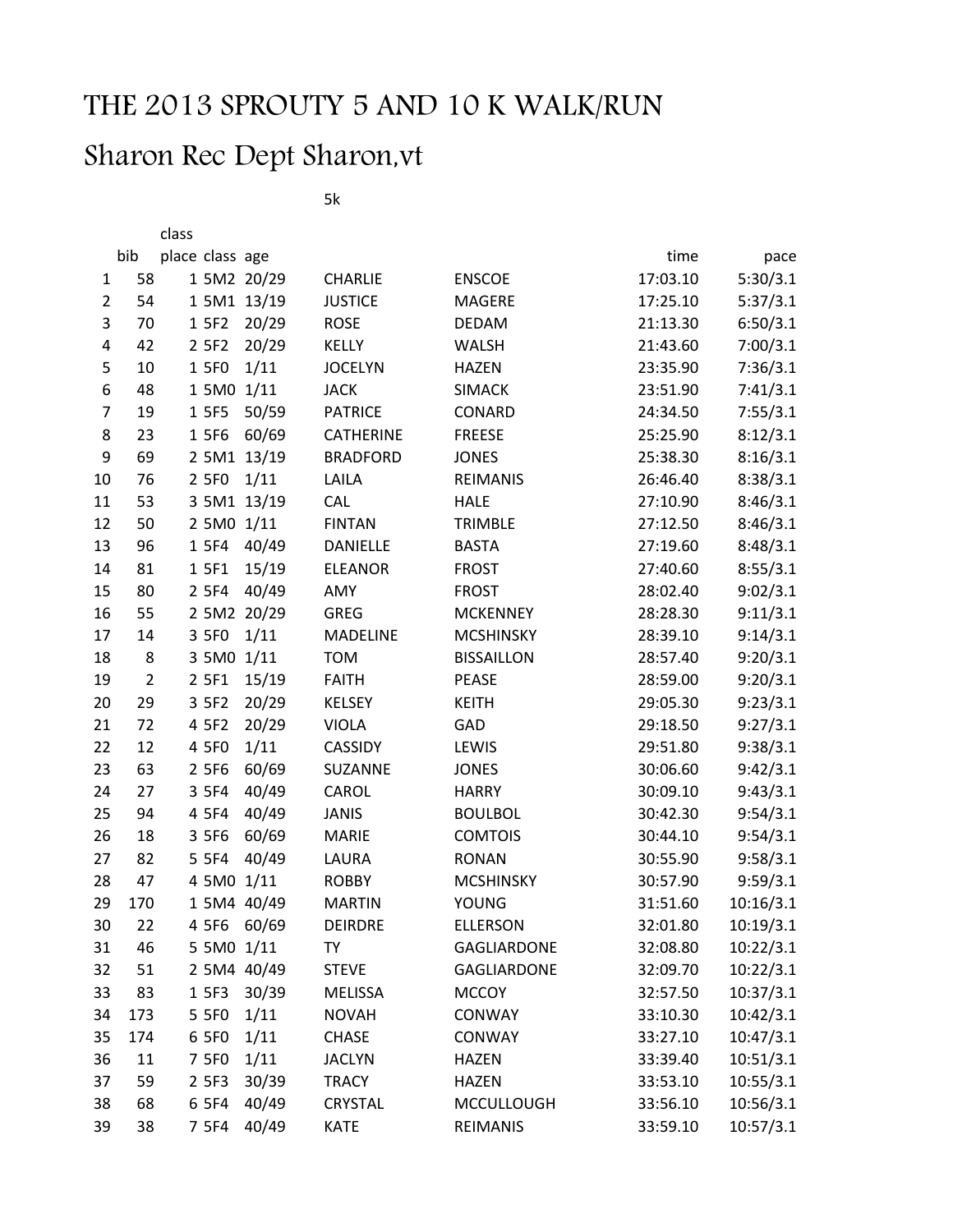| 40 | 77                      | 8 5F0       | 1/11        | <b>CHARLOTTE</b> | <b>REIMANIS</b>   | 34:01.40 | 10:58/3.1 |
|----|-------------------------|-------------|-------------|------------------|-------------------|----------|-----------|
| 41 | 65                      | 2 5F5       | 50/59       | <b>JENNIFER</b>  | <b>HAYSLETT</b>   | 34:15.20 | 11:02/3.1 |
| 42 | 60                      | 6 5M0 1/11  |             | <b>AUDEN</b>     | OLIVER-YEAGER     | 34:20.00 | 11:04/3.1 |
| 43 | 40                      | 3 5F3       | 30/39       | LEANNE           | <b>TAPLEY</b>     | 34:28.90 | 11:07/3.1 |
| 44 | 62                      | 3 5F5       | 50/59       | DEB              | <b>GERMAN</b>     | 36:25.20 | 11:44/3.1 |
| 45 | 5                       | 9 5F0       | 1/11        | <b>EMMA</b>      | <b>FOSTER</b>     | 37:12.10 | 12:00/3.1 |
| 46 | 36                      | 4 5 F 3     | 30/39       | <b>DULCE</b>     | O'HARE            | 37:12.50 | 12:00/3.1 |
| 47 | 20                      | 10 5F0      | 1/11        | KASSIDY          | <b>HALEY</b>      | 38:40.50 | 12:28/3.1 |
| 48 | 91                      | 5 5 F 3     | 30/39       | <b>DAWN</b>      | <b>SMITH</b>      | 38:41.40 | 12:28/3.1 |
| 49 | 193                     | 11 5F0      | 1/11        | <b>SKYLAR</b>    | <b>HALEY</b>      | 39:05.60 | 12:36/3.1 |
| 50 | 200                     |             | 3 5M2 20/29 | <b>MATTHEW</b>   | <b>RUTHERFORD</b> | 39:06.50 | 12:36/3.1 |
| 51 | 79                      | 5 5 F 2     | 20/29       | <b>ASHLEY</b>    | <b>MOUSLEY</b>    | 39:41.80 | 12:48/3.1 |
| 52 | 37                      | 8 5 F 4     | 40/49       | <b>BRENDA</b>    | <b>POTTER</b>     | 40:05.60 | 12:56/3.1 |
| 53 | 75                      | 6 5F2       | 20/29       | <b>MIRANDA</b>   | <b>POTTER</b>     | 40:09.80 | 12:57/3.1 |
| 54 | 24                      | 7 5F2       | 20/29       | <b>EMILY</b>     | <b>GISSEL</b>     | 40:20.00 | 13:00/3.1 |
| 55 | 102                     | 7 5M0 1/11  |             | LORENZA          | <b>DOBRICH</b>    | 40:25.30 | 13:02/3.1 |
| 56 | 26                      | 6 5F3       | 30/39       | <b>MEGHAN</b>    | <b>HALEY</b>      | 40:45.90 | 13:09/3.1 |
| 57 | 25                      | 7 5F3       | 30/39       | <b>KRISTY</b>    | <b>HALEY</b>      | 40:46.70 | 13:09/3.1 |
| 58 | 28                      | 5 5 F 6     | 60/69       | <b>ELAINE</b>    | <b>KEARNS</b>     | 42:30.90 | 13:42/3.1 |
| 59 | 78                      | 9 5 F 4     | 40/49       | KELLY            | <b>MOUSLEY</b>    | 43:41.00 | 14:05/3.1 |
| 60 | 52                      | 4 5M2 20/29 |             | <b>CHRIS</b>     | <b>GISSEL</b>     | 44:58.10 | 14:30/3.1 |
| 61 | 17                      | 4 5 F 5     | 50/59       | <b>BRENDA</b>    | <b>CARPENTER</b>  | 44:59.20 | 14:30/3.1 |
| 62 | 74                      | 12 5F0      | 1/11        | <b>BETH</b>      | <b>DOBRICH</b>    | 47:20.90 | 15:16/3.1 |
| 63 | 16                      | 13 5F0      | 1/11        | <b>WYNTER</b>    | <b>SIMACK</b>     | 47:32.50 | 15:20/3.1 |
| 64 | 1006                    | 5 5 F 5     | 50/59       | PAMELA           | <b>BRACKETT</b>   | 47:49.30 | 15:25/3.1 |
| 65 | 6                       | 14 5F0      | 1/11        | LEAH             | <b>FOSTER</b>     | 48:32.20 | 15:39/3.1 |
| 66 | 34                      | 6 5F5       | 50/59       | <b>LINDA</b>     | <b>MCINTYRE</b>   | 48:33.20 | 15:39/3.1 |
| 67 | 92                      | 3 5F1       | 15/19       | <b>NORA</b>      | <b>RICE</b>       | 50:09.10 | 16:10/3.1 |
| 68 | 67                      | 15 5F0      | 1/11        | SAVANNA          | <b>BRAGG</b>      | 50:45.00 | 16:22/3.1 |
| 69 | $\overline{7}$          | 16 5F0      | 1/11        | <b>KATORI</b>    | <b>FOSTER</b>     | 50:45.90 | 16:22/3.1 |
| 70 | 39                      | 6 5F6       | 60/69       | MARGARET         | <b>ROGERS</b>     | 50:55.30 | 16:25/3.1 |
| 71 | 86                      | 1 5M7 70/79 |             | <b>MARTIN</b>    | <b>TENKSBURY</b>  | 50:57.30 | 16:26/3.1 |
| 72 | 185                     | 17 5F0      | 1/11        | <b>CAROLINE</b>  | <b>BERALDI</b>    | 51:50.70 | 16:43/3.1 |
| 73 | 33                      | 8 5 F 2     | 20/29       | SAMANTHA         | <b>MCGUIRE</b>    | 53:51.60 | 17:22/3.1 |
| 74 | 35                      | 10 5F4      | 40/49       | JANE             | <b>MOSS</b>       | 56:29.30 | 18:13/3.1 |
| 75 | 64                      | 7 5F6       | 60/69       | <b>ANN</b>       | <b>WYNIA</b>      | 56:32.30 | 18:14/3.1 |
| 76 | 87                      | 18 5F0      | 1/11        | ANNIE            | <b>DUFAULT</b>    | 57:10.70 | 18:26/3.1 |
| 77 | 88                      | 19 5F0      | 1/11        | <b>MEREDITH</b>  | <b>DUFAULT</b>    | 57:11.60 | 18:26/3.1 |
| 78 | 21                      | 8 5 F 3     | 30/39       | ERIN             | <b>DUFAULT</b>    | 58:05.40 | 18:44/3.1 |
| 79 | $\overline{\mathbf{4}}$ | 9 5 F 3     | 30/39       | <b>ELIZABETH</b> | <b>BERALDI</b>    | 58:06.70 | 18:44/3.1 |
| 80 | 184                     | 3 5M4 40/49 |             | JAMES            | <b>BERALDI</b>    | 58:18.70 | 18:48/3.1 |
| 81 | 3                       | 9 5 F 2     | 20/29       | <b>BRYANA</b>    | <b>FISK</b>       | 1:03:02  | 20:20/3.1 |
| 82 | 171                     | 7 5F5       | 50/59       | <b>DEBRA</b>     | WALTON-STRONG     | 1:10:02  | 22:35/3.1 |
| 83 | 101                     | 1 5F7       | 70/79       | <b>DIXIE</b>     | <b>STRONG</b>     | 1:10:50  | 22:50/3.1 |
| 84 | 73                      | 11 5F4      | 40/49       | RACHEL           | <b>CLARK</b>      | 1:29:21  | 28:49/3.1 |
| 85 | 104                     | 10 5F2      | 20/29       | <b>NICOLE</b>    | <b>ANTAL</b>      | 1:29:26  | 28:50/3.1 |
| 86 | 103                     |             | 1 5M3 30/39 | <b>BEN</b>       | <b>SERVOR</b>     | 1:29:28  | 28:51/3.1 |